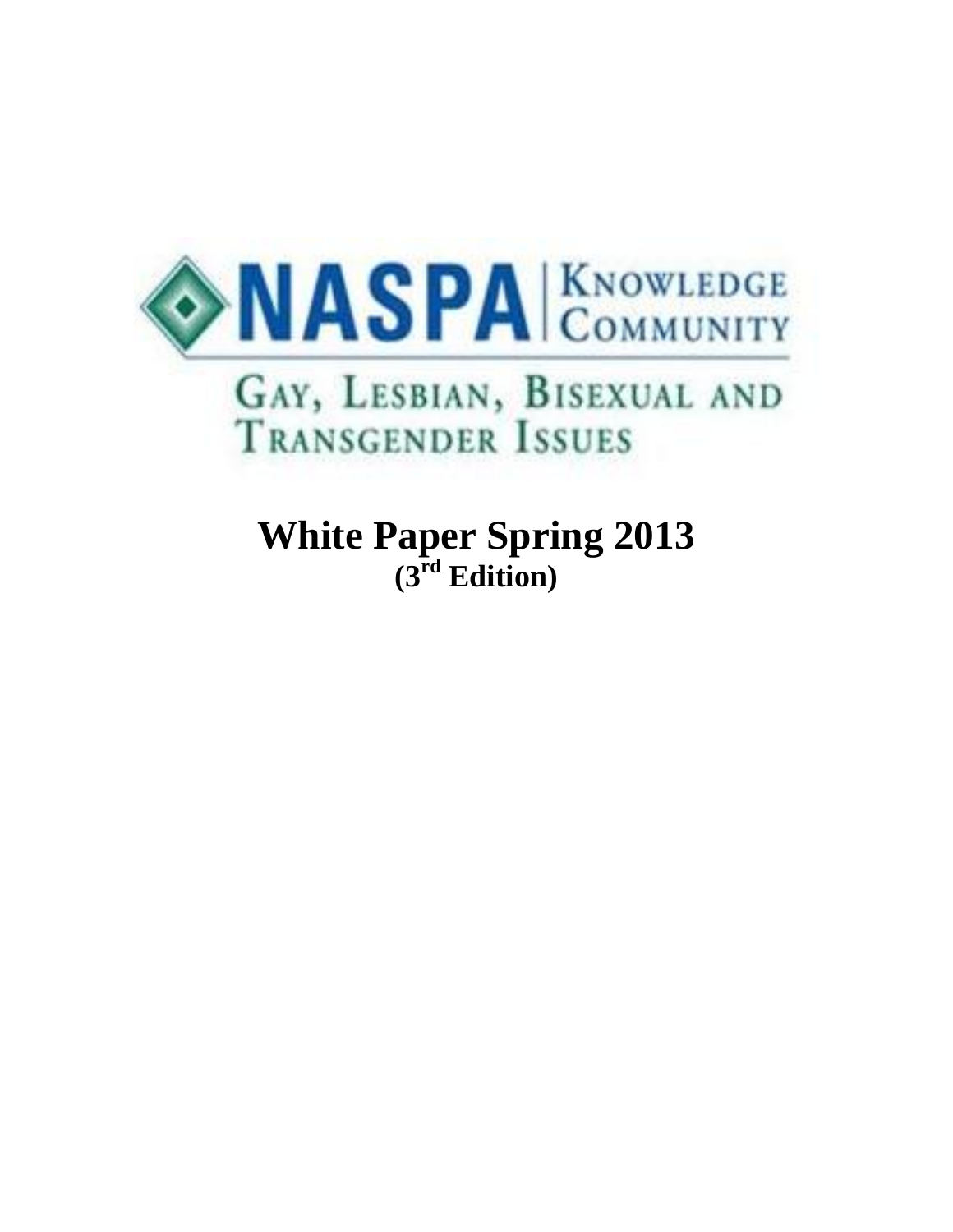

The Gay, Lesbian, Bisexual and Transgender (GLBT) Issues Knowledge Community (KC) of NASPA (www.naspa.org/kc/glbt) provides avenues for both social and professional involvement. Knowledge Community activities allow for personal and professional growth, increased awareness and acceptance of gay, lesbian, bisexual and transgender professionals and students, and promote understanding of gay, lesbian, bisexual, and transgender professional and student needs.

The KC produces white papers, which are compilations of current and cutting-edge research summaries and briefs. The goal of the white paper is to share knowledge and information about issues related to the status of the GLBT community in higher education that will prompt discussion, further research and showcase scholarship being conducted by students and professionals in the field. Higher education and student affairs professionals can consider these recent findings/results when tailoring programmatic and pedagogical efforts on their campus. All scholars, researchers and professionals are welcome to submit summaries or briefs about their scholarship to the whitepaper; membership in NASPA is not a prerequisite. For more information about the submission guidelines, contact the KC leadership at glbtkc@gmail.com

## **CONTENTS**

| Some of us are brave: A review of the research on the experience of Black LGBT professors in<br>colleges and universities in the United States                         |
|------------------------------------------------------------------------------------------------------------------------------------------------------------------------|
| Complex decisions: Exploring the college choice process for Black gay men as they choose between<br>Historically Black Universities & Predominately White Institutions |
| Stormy weather: The influence of individual forces and urbanization on the persistence of LGBTQ<br>faculty.                                                            |
| Disidentifying the rainbow: Toward a Post-modern Queer of Color Critical Theory                                                                                        |
| Whose classroom is it anyway? Performing identity to transform pedagogy                                                                                                |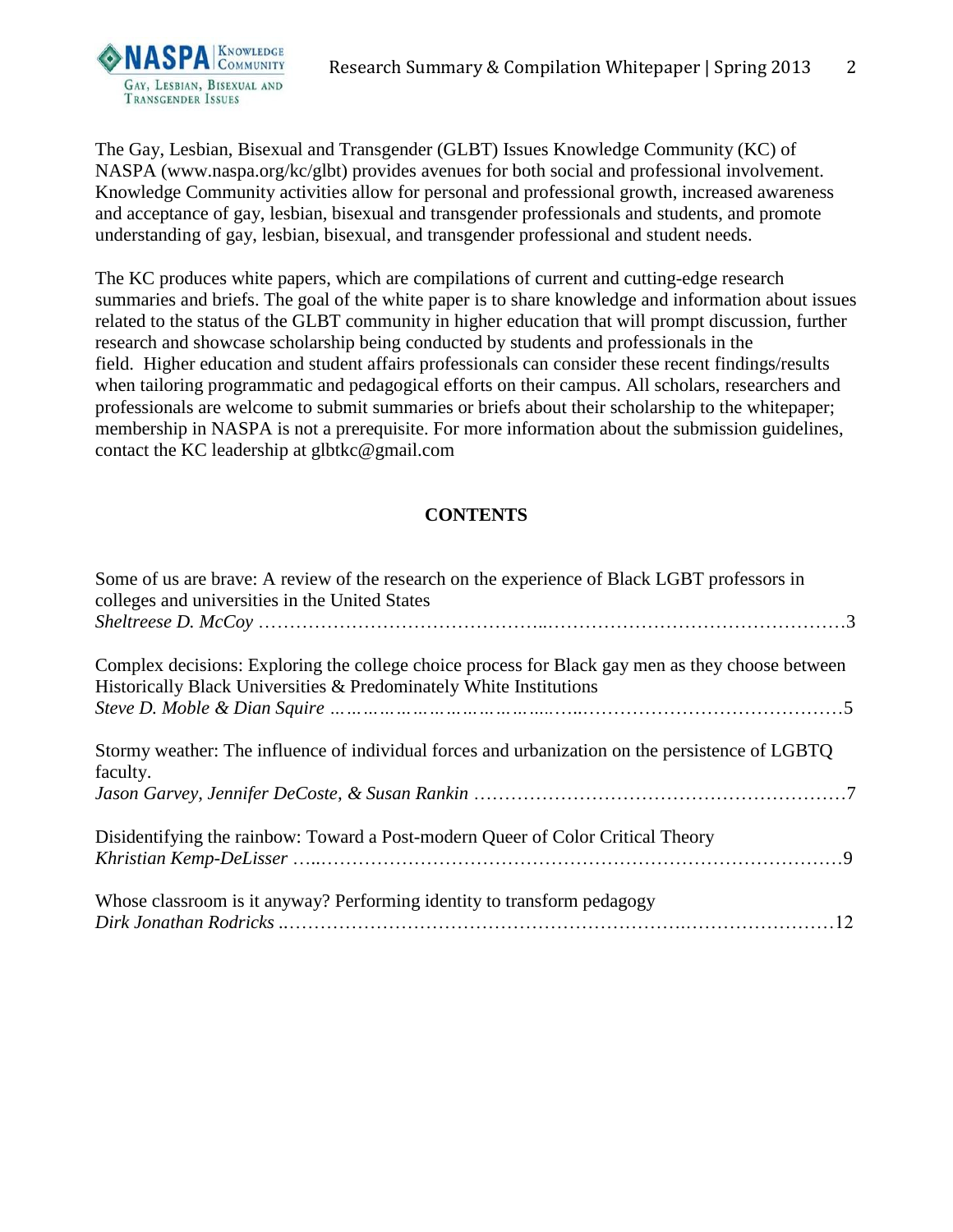

# **Some of us are brave:** A review of the research on the experience of Black LGBT professors in colleges and universities in the United States

Sheltreese D. McCoy | Ph.D. Student, Educational Leadership and Policy Analysis | University of Wisconsin – Madison | sdmccoy@wisc.edu

*This is a preview of a book chapter from the forthcoming book Gender and Sexualities in Education: A Reader - Edited by Dennis Carlson and Elizabeth Meyer*

"If I didn't define myself for myself, I would be crunched into other people's fantasies for me and eaten alive."- Audre Lorde

In 1982, Gloria T. Hull, Patricia Bell Scott, and Barbara Smith sought to name or give expression to black women's studies in their groundbreaking anthology. All the women are white, all the blacks are men, but some of us are brave: black women's studies. In their introduction, Hull, Scott and Smith state, "black women could not exist consciously until we began to name ourselves" (Hull, Scott, and Smith, p. xvii). They go on to point out that the process of naming was the necessary starting point for the growth of black women's studies, for by naming themselves; black women were able to speak to their unique experiences of gender and racial oppression. This process of naming is doubly difficult for individuals who bear identities that are fixed and unfixed at the same time. Scholars have argued that race is a permanent social construct with material consequences (Brondolo, Gallo & Myers, 2009;Harrell, 2010; Love et al., 2010). On the other hand, queerness as a social construct is commonly based on liminality, instability, and fluidity. What are the personal and professional implications of having an identity that is irreversibly located by skin color and displaced by sexual orientation? This broad question is central to this review of the research that provides a backdrop against which to read black LGBT professors' experiences and their range of responses to university environments.

In order to better understand the literature I created two categorical strands. The NDHE literature strand is comprised of articles addressing identity experiences for people who are lesbian, gay, bisexual, transgender and racial and ethnic minorities. The second categorical strand of literature is composed of transdisciplinary studies of queer people of color in education (QPOC) The body of literature on African American faculty discusses how experiences of personal and institutional racism are primary obstacles to professional success in university settings (Flowers and Jones 2003; Fries-Britt and Kelly,2005; Griffin, Pifer, Humphrey & Hazelwood, 2011). NDHE is an umbrella term that includes the experience of marginalized communities on campus. Research in this broad area outlines critical issues confronted by racial and sexual minorities in higher education and allows the juxtaposition of the experiences of marginalized individuals across race, gender, and sexuality. The literature describes issues of disclosure, homophobia, and heterosexism as major barriers to LGBT faculty success on college campuses (Abes & Kasch, 2007; Rankin, 2005; Sears, 1992). Campus climate is one of the literature's most prominent themes across both categories.

The diverse research reviewed has direct implications for research and policy. Future research will have to focus more directly on both the status and processes of self-definition and autonomy in respect to Queer People of Color in higher education. This literature review strives to make clear and plain some of the issues facing LGBT people of color in higher education. This review is limited: it is not exhaustive in articulating all of the issues but does provide a jumping-off point for further research.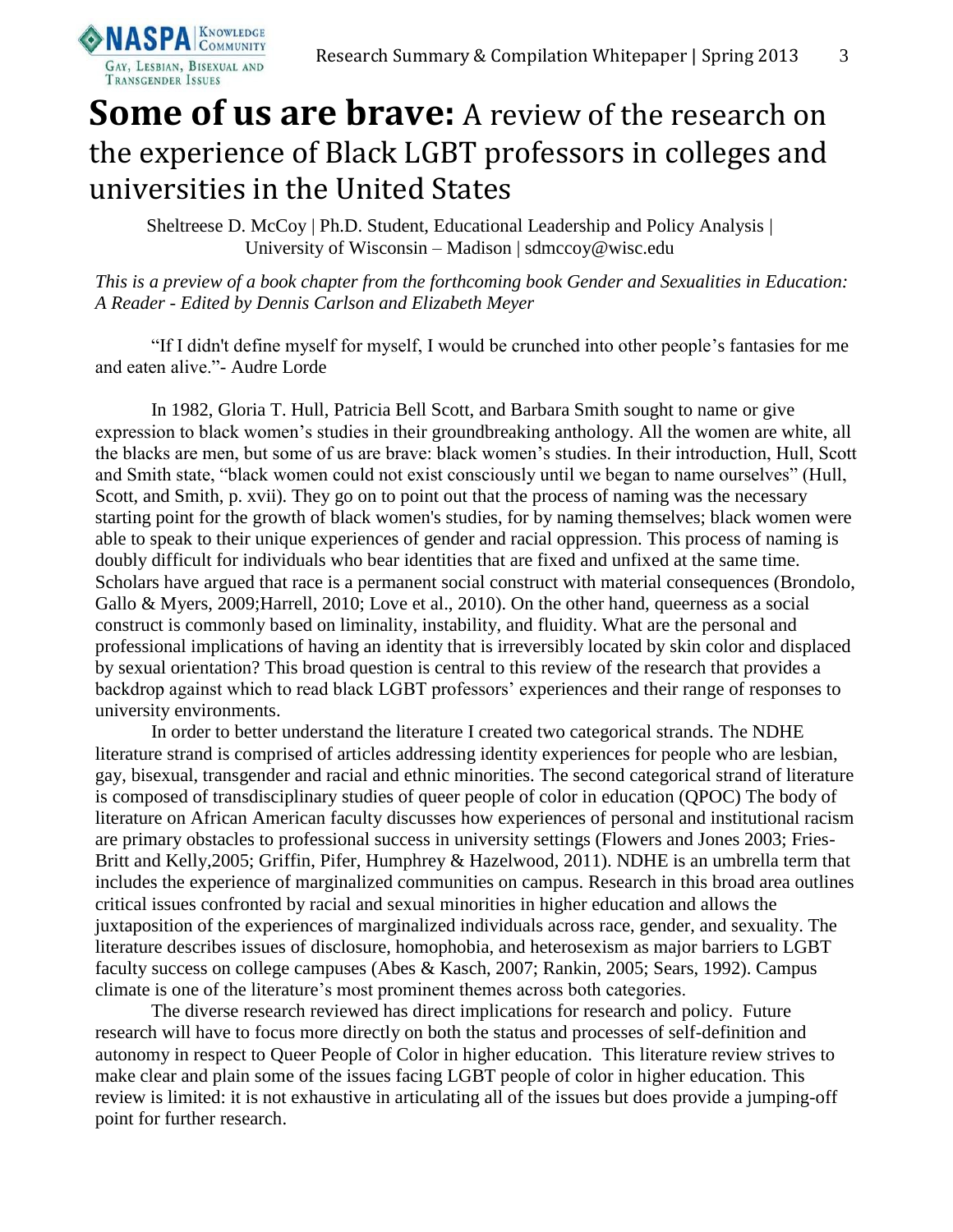#### **References**

- Abes, E. A., & Kasch, D. (2007). Using Queer Theory to Explore Lesbian College Students' Multiple Dimensions of Identity*. Journal of College Student Development, 48*(6), pp. 619–636. doi:10. 1353/csd.2007.0069
- Brondolo, E., Gallo, L. C., & Myers, H. F. (2009). Race, racism and health: disparities, mechanisms, and interventions. *Journal of behavioral medicine,32*(1), 1-8.
- Flowers, L. A., & Jones, L. (Fall2003). Exploring the Status of Black Male Faculty Utilizing Data from the National Study of Postsecondary Faculty. *Journal of Men's Studies, 12*(1), 3–13.
- Griffin, K. A., Pifer, M. J., Humphrey, J. R., & Hazelwood, A. M. (2011). (Re) Defining Departure: Exploring Black Professors' Experiences with and Responses to Racism and Racial Climate. *American Journal of Education, 117*(4), 495–526.
- Fries-Britt, S., & Kelly, B. T. (2005). Retaining Each Other: Narratives of Two African American Women in the Academy. *Urban Review: Issues and Ideas in Public Education, 37*(3), 221– 242.
- Harrell, S. P. (2010). A multidimensional conceptualization of racism-related stress: Implications for the well‐being of people of color. *American Journal of Orthopsychiatry*, *70*(1), 42-57.
- Hull, G. T., Bell-Scott, P., & Smith, B. (1982). *All the women are white, all the blacks are men, but some of us are brave: Black women's studies.* Feminist Pr.
- Love, C., David, R. J., Rankin, K. M., & Collins Jr, J. W. (2010). Exploring weathering: effects of lifelong economic environment and maternal age on low birth weight, small for gestational age, and preterm birth in African-American and white women. *American journal of epidemiology, 172*(2), 127-134.
- Rankin, S. R. (2005). Campus climates for sexual minorities. *New Directions for Student Services, 2005(111)*, 17–23.
- Sears, J. T. (2002). The Institutional Climate for Lesbian, Gay and Bisexual Education Faculty. *Journal of Homosexuality, 43*(1), 11–37.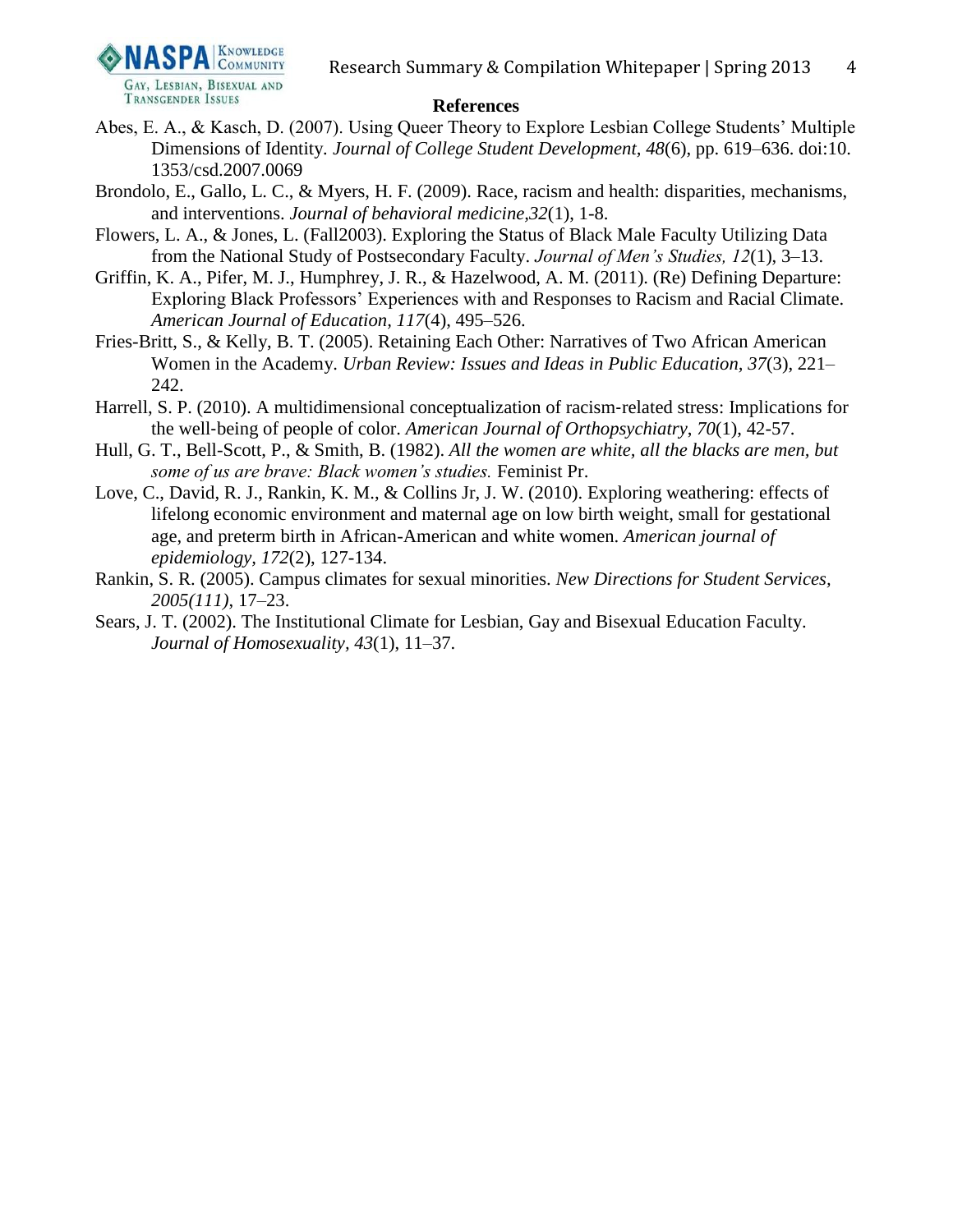

# **Complex decisions:** Exploring the college choice process for Black gay men as they choose between historically Black universities & predominately White institutions

Steve D. Mobley, Jr | Doctoral Candidate | University of Maryland-College Park | smobley@umd.edu Dian Squire | Doctoral Student | Loyola University Chicago | dsquire@luc.edu

In the American societal context and within higher education Black gay men live "invisible lives" (Boykin, 1996; D'Augelli,1994). Their voices and experiences are often silenced. An array of scholarship has been produced that underscores the college choice process for African-American students (Freeman & Thomas, 2002; Hurtado, Inkelas, Briggs, C., & Rhee, 1997). However, the experiences of students who identify as both Black and gay and how they negotiate the college choice process is virtually non-existent within higher education literature.

This study expands the discourse and explores how Black gay men simultaneously negotiate both race and sexuality during the college choice process when deciding to attend historically Black colleges and universities (HBCUs) and predominately White institutions (PWIs). This scholarship is guided by the following questions: 1) How do Black gay men negotiate race and sexual orientation when choosing to attend an HBCU or PWI? and 2) What roles do race and sexual orientation play in the college choice process of Black gay males?

In order to frame our study we utilized Crawford, Allison, Zamboni and Soto's (2002) Dual-Identity Development Framework. This framework allowed us to situate our participants and provided a vital base while analyzing participant collegiate contexts and their varying levels of sexual identification. Perna's (2006) Proposed Conceptual College Choice Model combines both the economic and socio-cultural models that have been widely used in higher education scholarship.

Lastly, we examined campus climate research that confirms that LGBTQ students have more negative perceptions of their campus climates than their heterosexual counterparts (Rankin, Weber, Blumenfeld and Frazer's, 2010).

The participants in this study attend a private HBCU located in an urban area, and a nearby PWI, a public, suburban land-grant university. Six participants from each university were included in our study.

Our findings revealed that participants in the Assimilation and Integration phases, those with high racial/ethnic identification, chose to attend HBCUs. Consistent with scholarship chronicling college choice for Black students these participants had strong ties to HBCUs through familial relations, alumni, and community organizations that promoted pursuing higher education within the HBCU context (Freeman & Thomas, 2002). The students profiled within the study held strong perceptions of both PWIs and HBCUs. Negative perceptions of the HBCU environment impacted those students who chose to attend PWIs. Some participants held very negative views of the Black community and these perceptions influenced their decision to pursue an HBCU. One participant expressed that "those schools [HBCUs] were just not for me. I have been around ignorant Black people all my life and I didn't want to endure that in college" While these students were African-American they often used language that included negative Black stereotypes and deemed these institutions and its students as the "other".

The students profiled within this study considered race and sexuality in different ways when deciding to attend either an HBCU or PWI. Understanding the identities and potential struggles of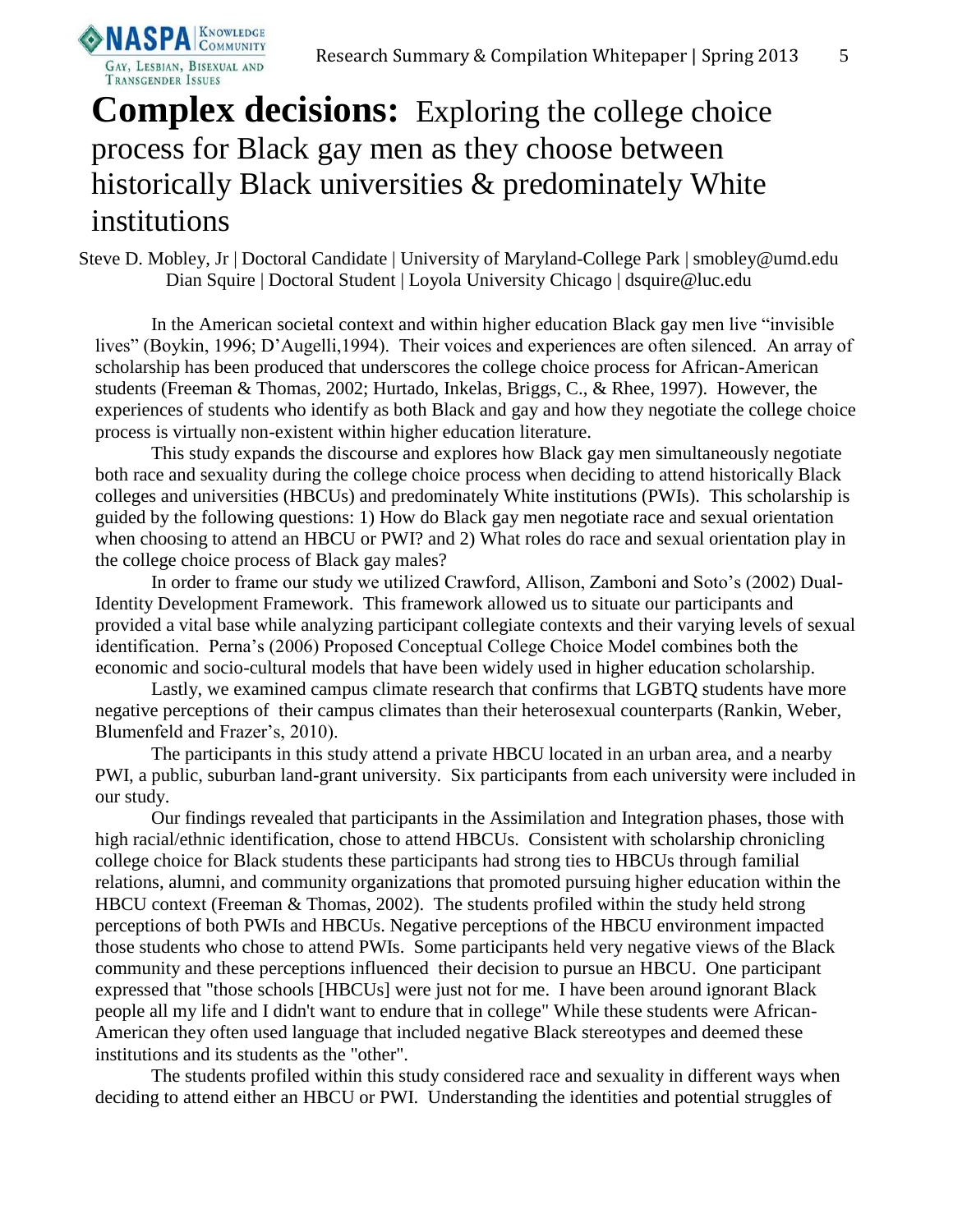students within the LGBT community provides significant insight that can aid both K-12 and higher education communities to better serve these students as they seek to find their best institutional fit.

#### **References**

Boykin, K. (1996). *One more river to cross: Black & gay in America*. New York, NY: Doubleday.

- Crawford, I., Allison, K., Zamboni, B., & Soto, T. (2002). The influence of dual identity development on the psychosocial functioning of African-American gay and bisexual men. *Journal of Sex Research, 39*, 179-189.
- D'Augelli, A. R. (1994). Identity development and sexual orientation: Toward a model of lesbian, gay, and bisexual development. In E. J. Trickett, R. J. Watts, & D. Birman (Eds.), *Human*  diversity: Perspectives on people in context (pp. 312-333). San Francisco: Jossey-Bass.
- Freeman, K. & Thomas, G. E. (2002). Black colleges and college choice: Characteristics of students who choose HBCUs. *Review of Higher Education, 25*(3), 349-358.
- Hurtado, S., Inkelas, K., Briggs, C., & Rhee, B. (1997). Differences in college access and choice among racial/ethnic groups: Identifying continuing barriers. *Research in Higher Education*, *38*(1), 43-75.

Patton, M. (2002). *Qualitative research & evaluation methods* (3rd ed.). Thousand Oaks, CA: Sage.

- Perna, L. W. (2006). Studying college access and choice: A proposed conceptual model. In J.C. Smart (Ed.), *Higher Education: Handbook of Theory and Research.* Netherlands: Springer.
- Rankin, S., Weber, G. Blumenfeld, W. & Frazer, S. (2010). *2010 State of Higher Education for Lesbian, Gay, Bisexual and Transgender People.* http://www.campuspride.org/Campus%20Pride%202010%20LGBT%20Report%20Summary .pdf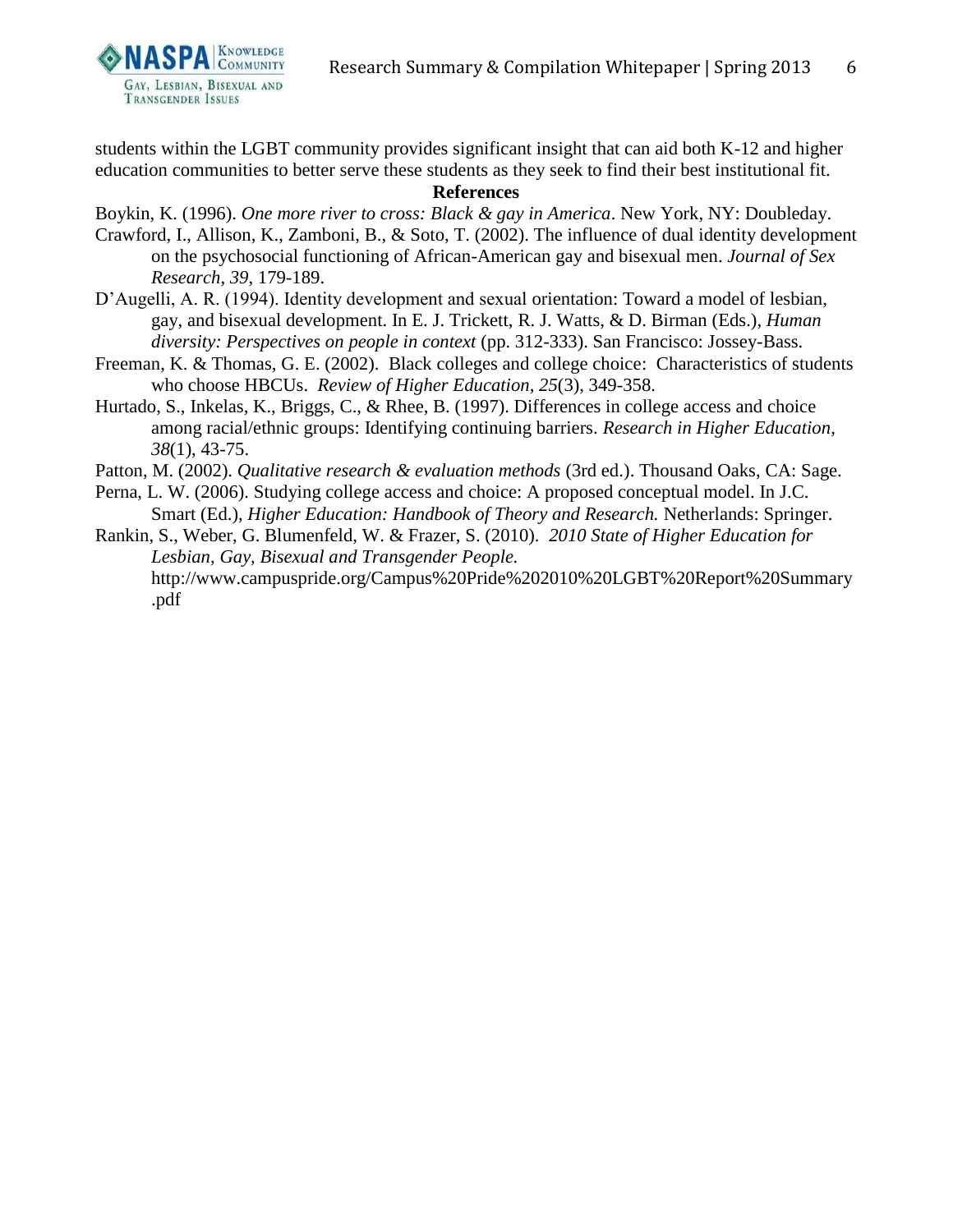

# **Stormy weather:** The influence of individual forces and urbanization on the persistence of LGBTQ faculty

Jason C. Garvey | Doctoral Candidate | University of Maryland | garvey@umd.edu Jennifer DeCoste | Associate Chancellor/Chief Diversity Officer | University of Wisconsin-Platteville | decostej@uwplatt.edu

Susan R. Rankin | Associate Professor | The Pennsylvania State University | sxr2@psu.edu

*"Although I am comfortable, I do not see a climate in which out LGBT faculty members can hope for advancement or promotion."* (study participant)

The above quote from one of our study's participants supports research that suggests an oppressive environment for LGBTQ faculty (Bilimoria & Stewart, 2009; Rankin, 2003; Sears, 2002). Climate, the shared perceptions of the work environment, is cited as a critical factors in retaining faculty (Callister, 2006). Most of the research focusing on the LGBTQ community exhibits a metropolitan bias (Bell, 2000; Whitlock, 2009). There is limited research on LGBTQ faculty and nothing on campus climate and retention. The purpose of our study is to understand the influences of faculty-level characteristics and urbanization on retention of LGBTQ faculty.

Data originated from Rankin et al. (2010). Of the 5,149 participants in the national survey, all faculty cases  $(n = 498)$  were selected for analysis. To perform a functional multi-level analysis, only institutions with ≥2 faculty cases were included. IPEDS was used as a second data source to capture urbanization. LGBTQ faculty's "intent to persist" was the variable of interest. Respondents were also given the option to clarify their reasons for leaving or persisting through open-ended responses. The qualitative data was analyzed for patterns using five-tier ethnographic coding (Saldana, 2009). Hierarchical linear modeling (HLM) was used with the quantitative data to address the multi-level research questions.

#### **Results**

The findings suggested that 141 of the 349 faculty (40.4%) considered leaving their positions. The faculty who considered leaving reported the following experiences: feared for physical safety, denied employment, advancement, or fair consideration in salary; exclusionary behavior; and reluctance to disclose identity to avoid intimidation. Faculty who considered leaving had significantly higher perceptions of campus intolerance towards LBGTQ people, including a negative learning environment and harassment. Faculty who persisted reported significantly higher perceptions of LBGT inclusiveness, including support for faculty, response to harassment, resources, leadership, and curricula.

Results from the HLM analysis (Table 1) indicate that the desire to leave their institution for LGBTQ faculty increases by:

- 30% if they are at their institution for 21 or more years  $(p<.05)$ ;
- 68% if they fear for physical safety  $(p<.001)$ ;
- 64% if they have higher perceptions of denied employment, advancement, or fair consideration in salary due to LGBTQ ( $p$ <.10);
- and  $65\%$  if in a rural area  $(p<.10)$ .

#### **Discussion**

Of the 349 LGBTQ faculty surveyed in this study, over 40% seriously considered leaving their positions because of an oppressive climate. One participant indicated that "the oppressive atmosphere on my campus was overwhelmingly anti-LGBT" and another stated his same sex partner and himself "were subject to verbal harassment from other faculty members when we married." In a very real sense, these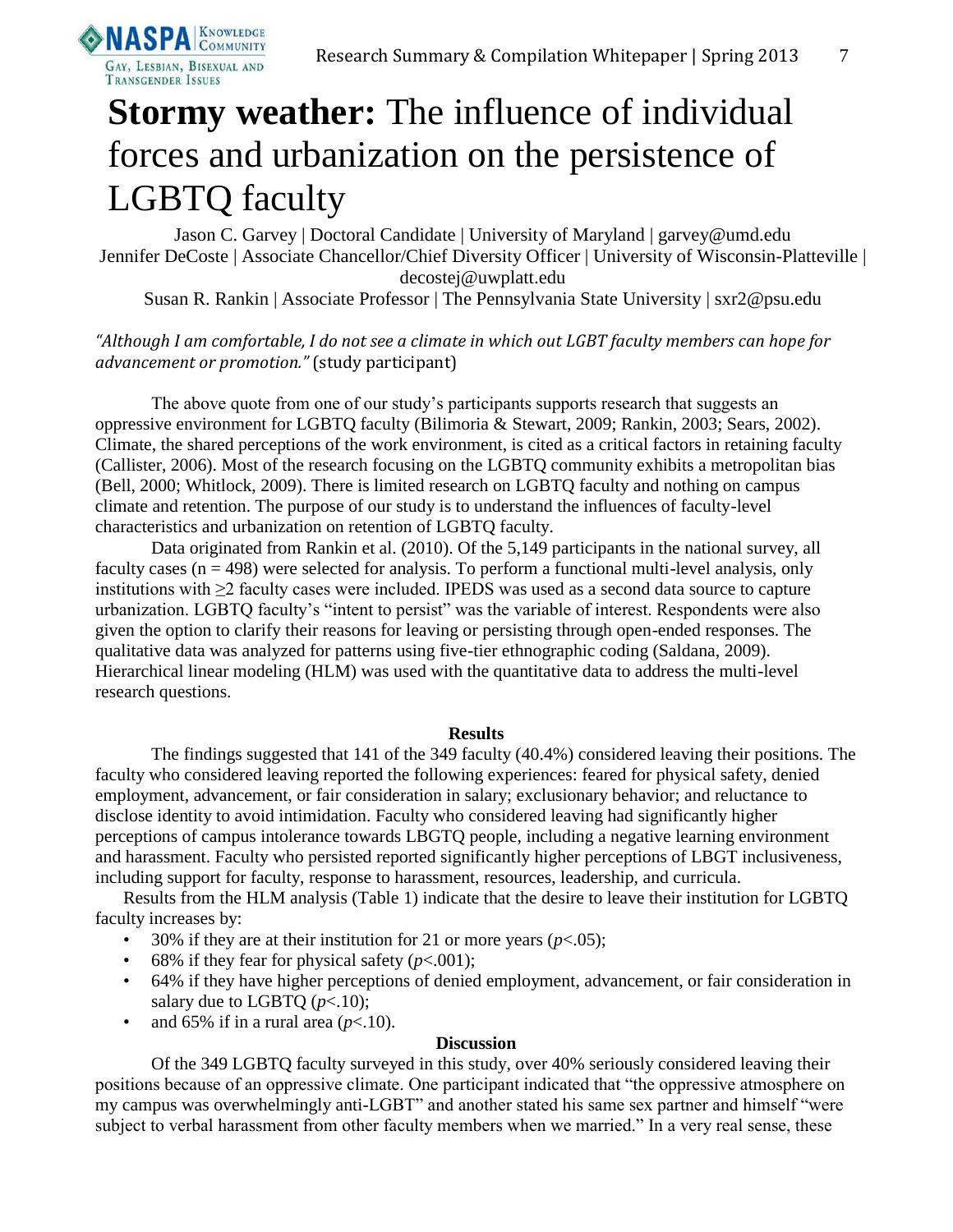

faculty considered leaving because of their identity, not job dissatisfaction. Results from our study demonstrate the significant relationship between faculty desire to leave and negative campus climates.

Through the multilevel analysis, we determined that LGBTQ faculty who work in a town or rural setting are more likely to want to leave than faculty who work in an urban environment. Participants shared comments regarding anonymity and one stated "I think about how much

| <b>Hierarchical Linear Model:</b>                                   |                   |          |           |         |
|---------------------------------------------------------------------|-------------------|----------|-----------|---------|
| How Faculty-Level Characteristics and Urbanization Affect Retention |                   |          |           |         |
| Independent variable                                                | <b>Odds Ratio</b> |          | <b>SE</b> |         |
| Adjusted log odds of leaving                                        |                   |          |           |         |
| Intercept                                                           | $0.70***$         |          | 0.14      |         |
| <b>Institution demographics</b>                                     |                   |          |           |         |
| Urbanization: suburban                                              | 11                |          | 0.27      |         |
| Urbanization: town/rural                                            | $1.87*$           |          | 0.38      |         |
| <b>Fixed effects</b>                                                |                   |          |           |         |
| Demographic information                                             |                   |          |           |         |
| Number of years employed: 21+                                       | $0.43**$          |          | 0.41      |         |
| Personal experiences                                                |                   |          |           |         |
| Feared for physical safety: sexual identity                         | $2.13****$        |          | 0.22      |         |
| Denied employment, advancement, or fair consideration               |                   |          |           |         |
| in salary: sexual identity                                          | $1.79***$         |          | 0.21      |         |
| Chi-square table                                                    |                   |          |           |         |
|                                                                     |                   |          |           | $chi$ - |
|                                                                     | SD                | Variance | df        | square  |
| Intercept                                                           | 0.5               | 0.28     | 79        | 100.00* |

easier it would be if I were in a more progressive state or a city." Many cited remote locations as "too conservative" and that a "bigger campus [would offer] more diversity."

#### **Implications**

- Implement policies that welcome LGBTQ employees and students  $\circ$  Include sexual orientation, gender identity, and gender expression in nondiscrimination clauses
- Extend equitable benefits (e.g., trans-inclusive health policies, domestic partner benefits, tuition remission, child-care services, etc.) to LGBTQ faculty
- Support non-tenured faculty members engaged in LGBTQ-focused research
- Actively recruit LGBTQ faculty members across disciplines
- Implement procedures that directly respond to acts of intolerance

#### **References**

- Bell, D. (2000). Eroticizing the rural. In Philips, R., D. Watt, & D. Shuttleton (Eds.), *De-Centering sexualities* (pp. 83-101). London: Routledge.
- Bilimoria, D. & Stewart, A. J. (2009). "Don't Ask, Don't Tell": The Academic Climate for LGBT Faculty in Science and Engineering. *National Women's Studies Journal,* 21(2), 18
- Callister, R.R. (2006). The impact of gender and department climate on job satisfaction and intentions to quit for faculty in science and engineering fields. *The Journal of Technology Transfer,* 31(3): pp. 367-375.
- Rankin, S. R. (2003). *Campus Climate for GLBT people: A national perspective.* National Gay and Lesbian Task Force. Washington, DC.
- Rankin, S. R., Weber, G. Blumenfeld, W., & Frazer, S. (2010). *2010 state of higher education for LGBT people.* Charlotte, NC: Campus Pride.
- Saldana, J. (2009). *The coding manual for qualitative researchers.* Los Angeles: Sage.
- Sears, James T. (2002). "The Institutional Climate for LGB Education Faculty: What Is the Pivotal Frame of Reference?" *Journal of Homosexuality,* 43(1): 11–37.
- Whitlock, R.U. (2009). "Them ol' nasty lesbians" Queer memory, place, and rural formations of lesbian. *Journal of Lesbian Studies,* 13: pp. 98-106.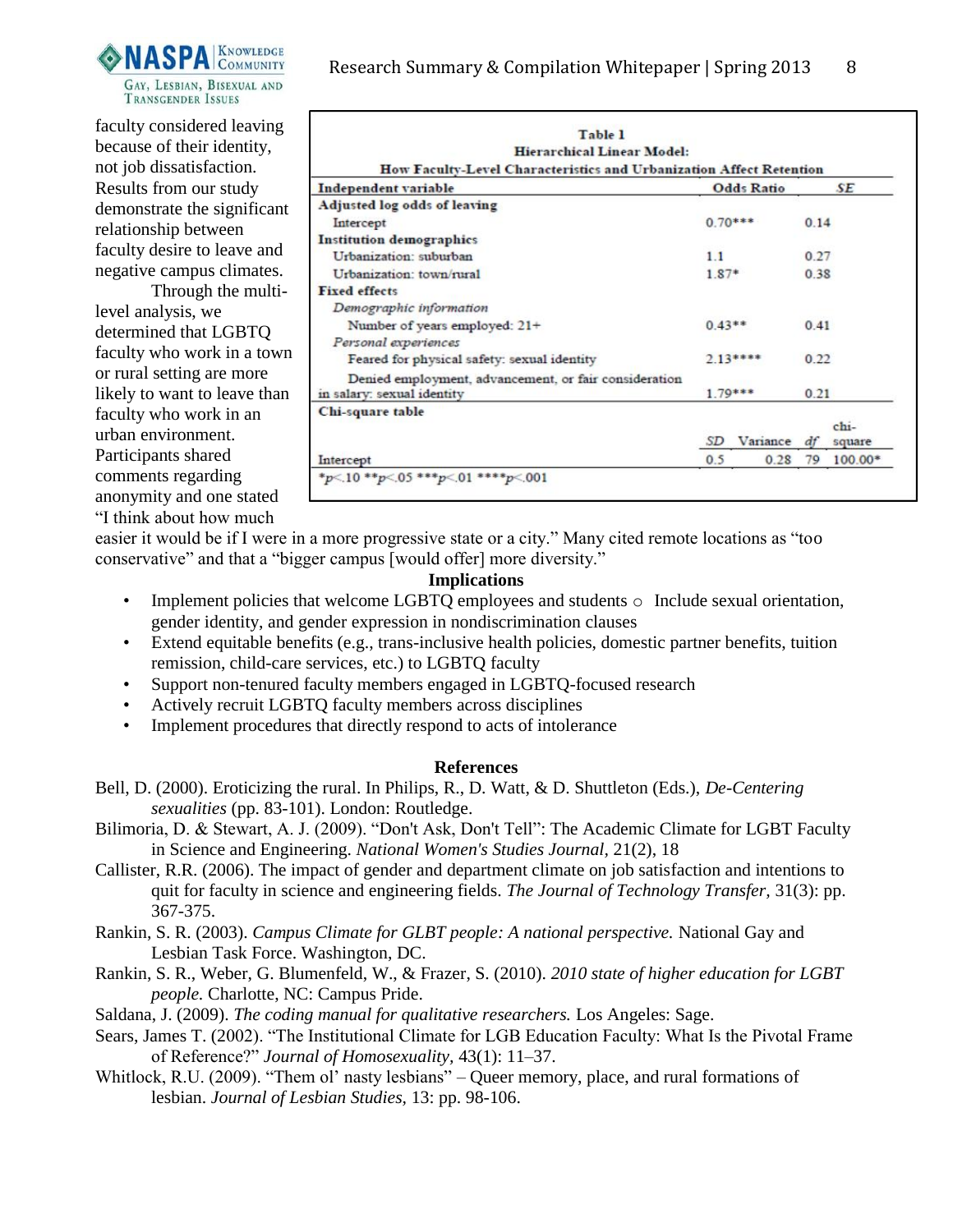

# **Disidentifying the rainbow:** Toward a Queer of Color Critical Theory

Khristian Kemp-DeLisser | Candidate, Ed.D, Educational leadership & Policy Studies | University of Vermont | kkempdel@uvm.edu

The purpose is to describe the contours of a critical theory in the family of Queer Theory and Critical Race Theory called the Queer of Color Critique and begin to describe its implications to student affairs practitioners, scholars and researchers as a post-modern conceptualization of identity. Torres, Jones & Renn (2009) discussed three distinct theoretical identity paradigms that are employed in student affairs to frame individual identity status and development: enlightenment, sociological, and post-modern. Identity framed through the enlightment paradigm is innate and develops along a clearly linear path. Sociological situates the self in the context of interaction with social symbols and institutions. Queer of Color is consistent with Torres et al.'s description of the post-modern paradigm, which is concerned with challenging the notion of identity stability by promoting fluidity, performativity, and fragmentation (p. 586). The Queer of Color Critique framework employs intersectionality to retain fluidity of identity; disidentification, reflecting performativity; and oppositional consciousness, which demonstrates fragmentation.

#### **Disidentification**

Disidentification allows one's identity to remain "in-flux, thus imbuing actions with multiple meanings (Ferguson, 2004). Munoz (1995) described it as a form of mimicry of colonial power that simultaneously demonstrates a mastery of the colonizer's symbols while also putting those symbols to use for purposes they were never intended. It has also been associated with Foucauldian and feminist acts of resistance to power structures (Sawicki, 1991).

To disidentify is "to constantly find oneself thriving on sites where meaning does not properly 'line up'" (Munoz, 1995, p. 84). It brings "both similarities and differences simultaneously to bear on one's identity" (Medina, 2002, p. 664). The idea of performativity is central to disidentification. Performativity reveals that individuals can step out of or transform an identity by performing it differently than the dominant construction (Butler, 1990). Identity is always changing because every time an individual repeats an action, it is impossible to repeat it exactly the same. Each small iteration reflects the fluidity of the identity (Abes & Kasch, 2007).

Disidentification interrupts the narrative that queer students of color are too small in number or insignificant to matter. Disidentification casts a counter narrative that queer students of color are powerful, creative and inventive agents worthy of study, whether through qualitative or quantitative measures.

#### **Oppositional Consciousness**

Alimahomed (2010) studied Asian and Latina lesbian's experiences and concluded that by their very existence, queer women of color "disrupt dominant discourses of queerness and representations as authentic racial subjects" (p. 154). Consequently, they employ a "differential mode of oppositional consciousness" that involves an ability to read cues and symbols and adopt the most effective choice of action for survival. Among queer native women, Walters, Evans-Campbell, Simoni, Ronquillo and Bhuyan (2006) also observed the ability to occupy and shift among social positions within the same identity.

Haritaworn (2008) advanced the concept of oppositional consciousness by linking the capacity to hold dual frameworks or systems of knowledge to a queer of color theoretical standpoint.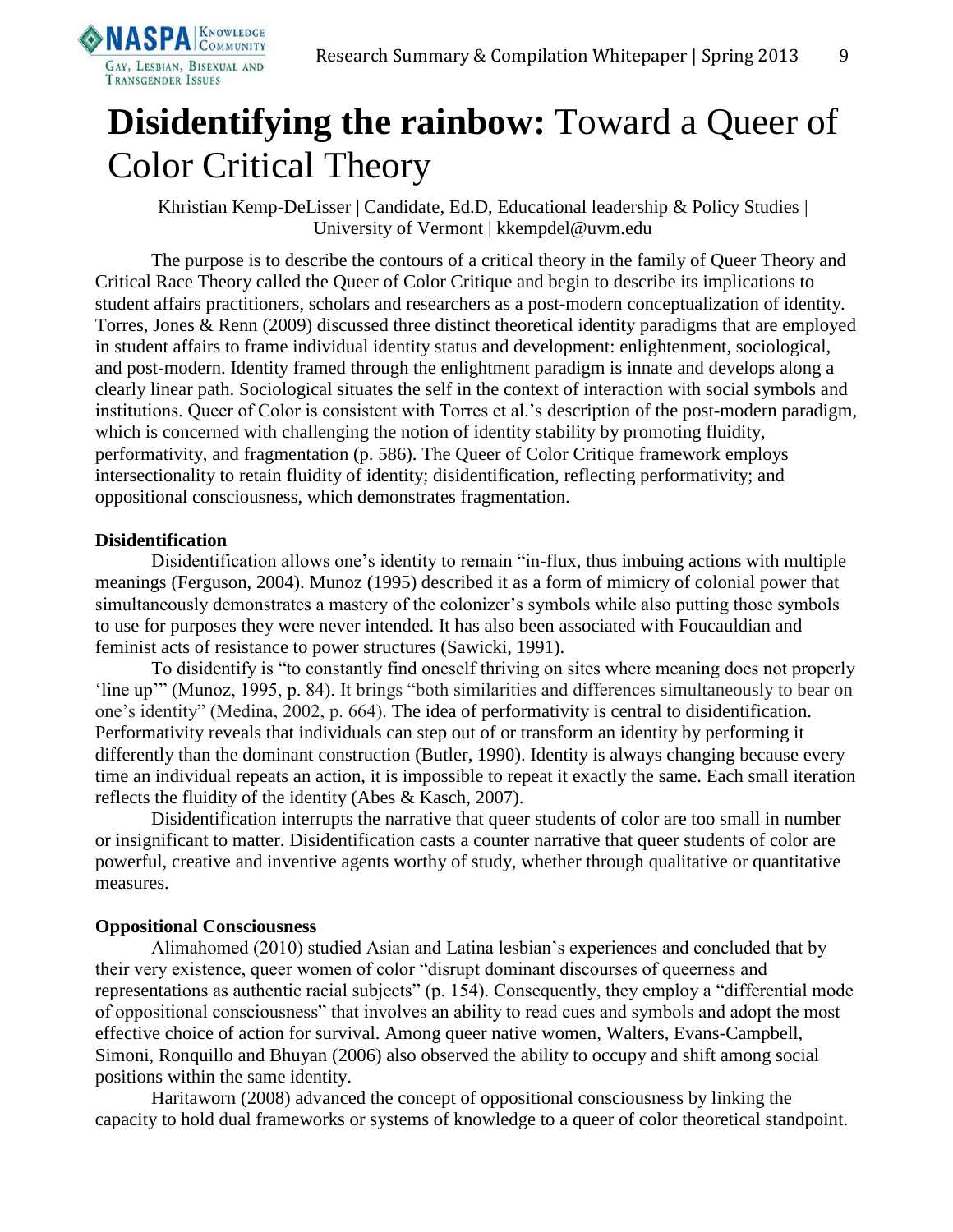

He said queer people of color shift positionalities. The concept of positionality "urges us to reflect on where we stand, to define our speaking positions and how they relate to others, especially those whom we claim speak for" (¶ 1.5). It is important for individuals (academics, researchers, theorists, community activists, policy makers, etc) to identify and stake out their social identities in order for others to evaluate their claims. To fail to acknowledge one's position is by default to exercise hegemonic authority and power (Haritaworn, 2008).

In different discourses oppositional consciousness is also understood as "code-switching" (Molinsky, 2007; Nilep, 2006) or "visibility management" (Lasser & Tharinger, 2003). Whatever it is called, oppositional consciousness suggests experiencing multiple identity development can results in one having being bi- or multi-culturally literate and possessing distinct knowledge systems that inform one's identity.

#### **Intersectionality**

McCall (2005) described intersectionality as an attempt to retain the complexity of a subject and eschewing simplification when addressing issues of identity. She identified strategies intersectional theorists have developed to "satisfy the demand for complexity and, as a result, face the need to manage complexity, if for no other reason than to attain intelligibility" (p. 1773). The three approaches, anticategorical, intercategorical, and intracategorical, are employed to various extents by post-modern theories of identity discussed by Torres, Jones & Renn (2009). Anticategorical, often employed by Queer Theory, destabilizes and abandons categories. Social life is considered too irreducibly complex (Rahman, 2010). Intercategorical involves the provisional adoption of categories and employs them to highlight inequities between and among categories. Critical Race Theory, which has a vested interest in the category of race, employs intercategorical intersectionality. It uses settled categorical definitions rather than questioning the settled categories. Finally, intracategorical problematizes categories (but doesn't actually challenge them per se) by focusing on the complexity within the categories (Hancock, 2007). It seeks to describe variance rather than compare (McCall, 2005). Intracategorical best fits the intersectional aims of the Queer of Color Critique. Rather than deny the importance of categories, it focuses on the "process by which they are produced, experienced, reproduced, and resisted in everyday life" (McCall, 2005, p. 1783).

#### **Conclusion**

The Queer of Color Critique is in the family of critical theories that interrogate whose lives, knowledge, and identity are considered legitimate by society (Butler, 2009). Popular critical theories that have recently been introduced in higher education and student affairs are Critical Race Theory (Parker & Stovell, 2004) and Queer Theory (Renn, 2010). The Queer of Color Critique builds on those theories and applies oppositional consciousness, disidentification, and intersectionally in ways that have emerged from research with queer people of color. Student affairs scholars, researchers and practitioners can use it to reframe identity development to include multiple ways of arriving at healthy identity (Moradi, DeBlaere, & Huang, 2010), navigating multiple research positions (Moradi & DeBlaere, 2010) and research methods (Griffin & Museus, 2011).

#### **References**

Abes, E.S., & Kasch, D. (2007). Using Queer Theory to explore lesbian college students' multiple dimensions of identity. *Journal of College Student Development, 45*, 612-632.

Alimahomed, S. (2010). Thinking outside the rainbow: women of color redefining queer politics and identity. Social Identities: *Journal for the Study of Race, Nation and Culture, 16*(2), 151-168.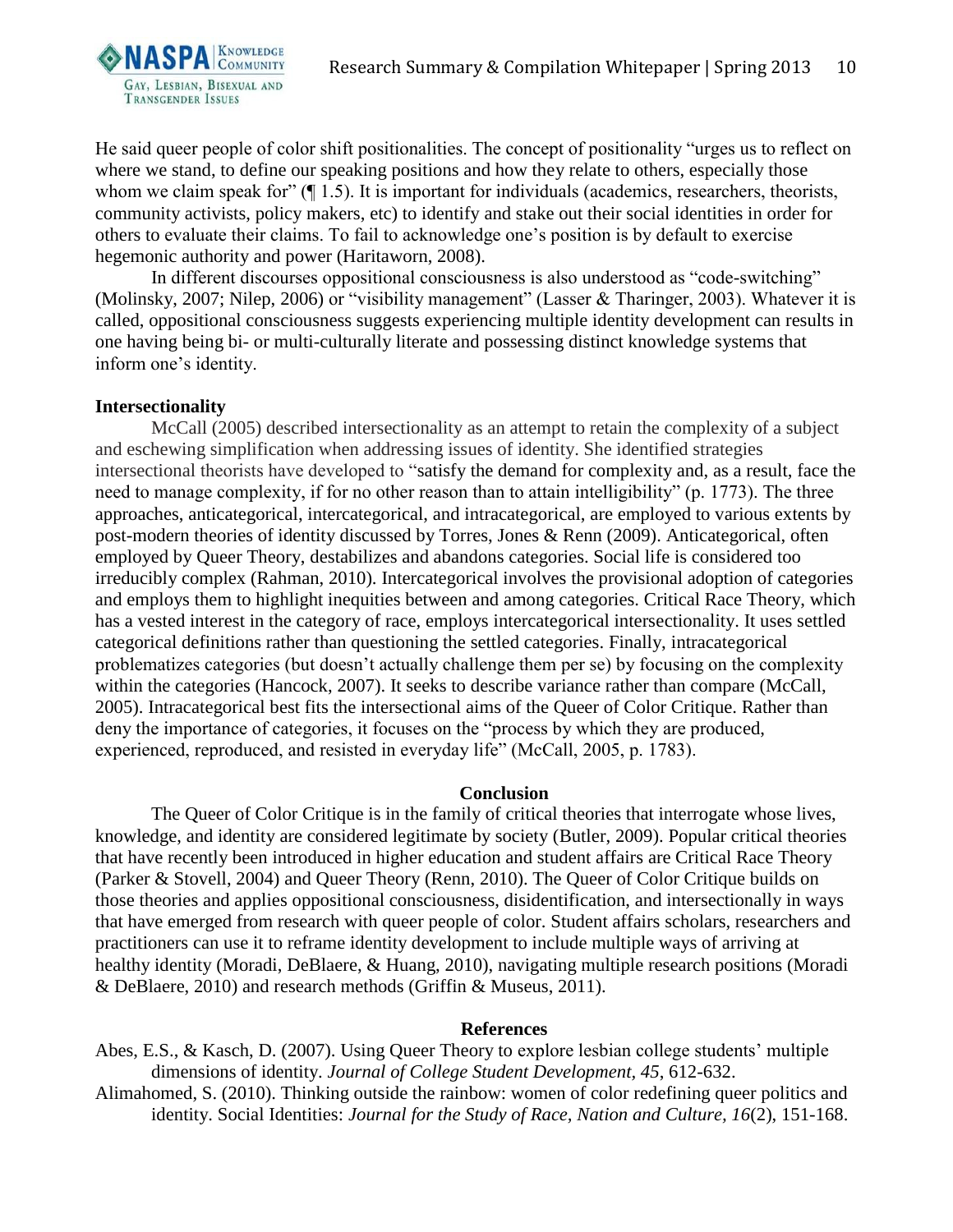

Butler, J. (2009). Critique, dissent, disciplinarity. *Critical Inquiry, 35*(4), 773-795.

- Dilley, P. (1999). Queer Theory: Under construction. *Qualitative Studies in Education, 12*(5), 457- 472.
- Ferguson, R. (2004). *Aberrations in Black: Toward a Queer of Color Critique.* Minneapolis, MN: University of Minnesota Press
- Griffin, K. & Museus, S.D. (2011). Application of mixed-methods approaches to higher education and intersectional analyses. In Griffin, K. & Museus, S. D. (eds.), *Mixed-method and Intersectionality in Higher Education. New Directions for Institutional Research*, no. 151, pp. 15–26. San Francisco: Jossey-Bass. doi: 10.1002/ir.394
- Hancock, A. (2007). When multiplication doesn't equal quick addition: Examining intersection-ality as a research paradigm. *Perspectives on Politics, 5*, 63-79. doi: 10.1017/S1537592707070065
- Haritaworn, J.H. (2008). Shifting positionalities: Empirical reflections on a queer/trans of colour methodology. *Sociological Research Online, 13*(1). doi: 10.5153/sro.1631
- Lasser, J. & Tharinger, D. (2003). Visibility management in school and beyond: A qualitative study of gay, lesbian, bisexual youth. *Journal of Adolescence, 26*, 233-244
- McCall, L. (2005). The complexity of intersectionality. *Signs: Journal of women in culture and society, 30*(3). 1771–1800.
- Medina, J. (2002). Identity trouble: Disidentification and the problem of difference. *Philosophy & Social Criticism, 29(6)*. doi: 10.1177/0191453703296002
- Molinsky, A. (2007). Cross-cultural code-switching: The psychological challenges of adapting behavior in foreign interactions. *Academy of Management Review 32*(20), 622-640.
- Moradi, B., DeBlaere, C., & Huang, Y-P. (2010). Centralizing the experiences of LGB people of color in counseling psychology. *The Counseling Psychologist, 38*, 322-330.
- Moradi, B., & DeBlaere, C. (2010). Replacing either/or with both/and: Illustrations of perspective alternation. *The Counseling Psychologist*, 38, 455-468.
- Munoz. J. (1995). The autoethnographic performer: Reading Richard Fung's queer hybridity. *Screen, 36*(2), 83-99.
- Nilep, C. (2006) "Code switching" in sociocultural linguistics. *Colorado Research in Linguistics, 19*, 1-22.
- Parker, L. & Stovell, D.O. (2004). Actions following words: Critical Race Theory connects to critical pedagogy. *Educational Philosophy and Theory, 36*(2), 167-182.
- Rahman, M. (2010). Queer as intersectionality: Theorizing gay Muslim identities. *Sociology, 44*(5): 944–961. doi: 10.1177/0038038510375733
- Renn, K.A. (2010). LGBT and queer research in higher education: The state and status of the field. *Educational Researcher, 39*(2), 132–141.
- Sawicki, J. (1991). *Disciplining Foucault: feminism, power, and the body.* New York: Routledge.
- Torres, V., Jones, S.R., & Renn, K.A. (2009). Identity development theories in student affairs: Origins, current status, and new approaches. *Journal of College Student Development, 50*, 577-596.
- Walters, K., Evans-Campbell, T., Simoni, J., Ronquillo, T., and Bhuyan, R. (2006). "My spirit in my heart": Identity experiences and challenges among American Indian two-spirited women. *Journal of Lesbian Studies, 10*(1), 125-149.
- Yang, P. (2008). *A phenomenological study of the coming out experiences of gay and lesbian Hmong*. [Unpublished dissertation]. The University of Minnesota. Retrieved from http://conservancy.umn.edu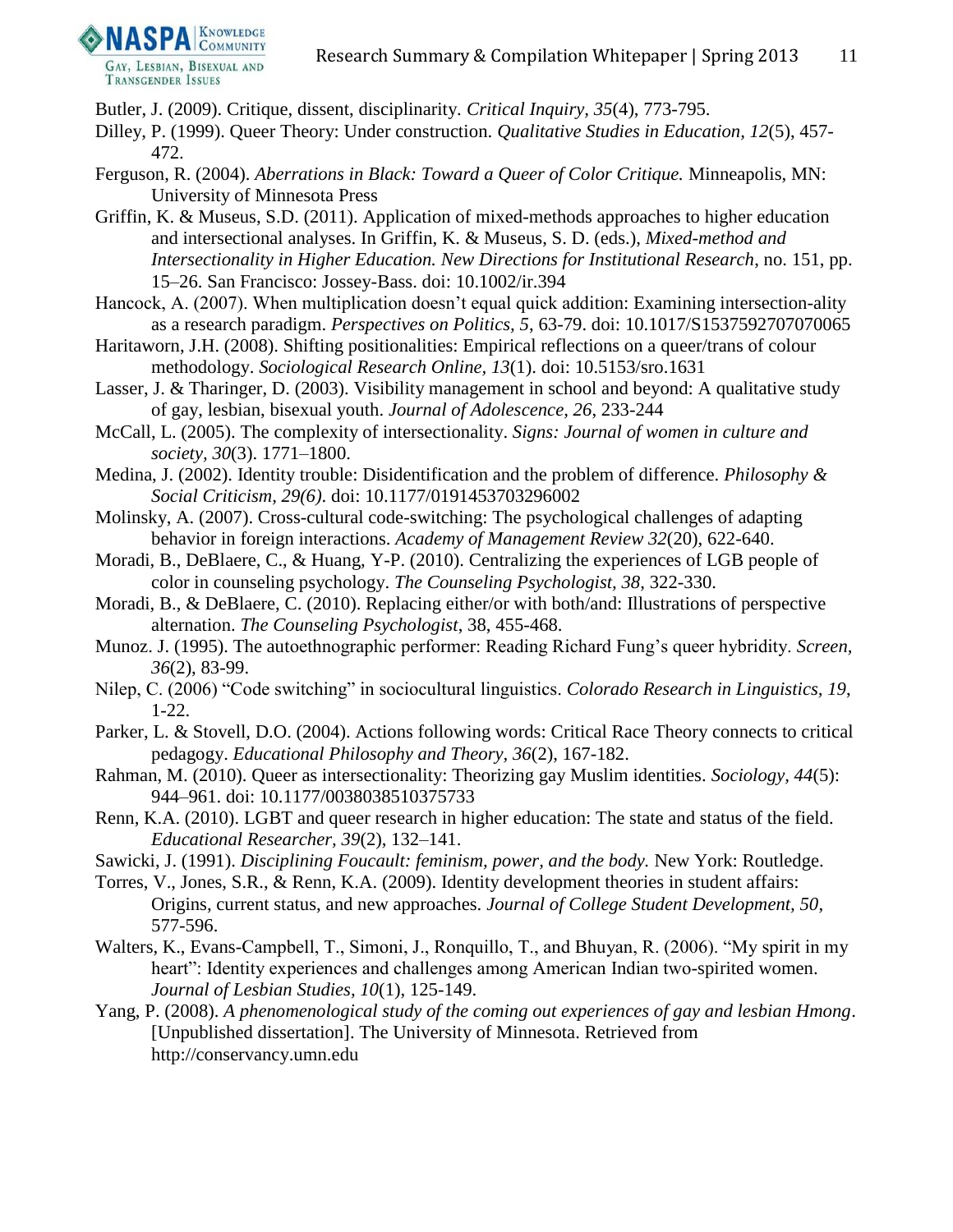

# **Whose classroom is it anyway?**  Performing identity to transform pedagogy.

Dirk Jonathan Rodricks | Candidate, M.Ed. Higher Education & Student Affairs | University of Vermont | dirk.rodricks@uvm.edu

### **Purpose**

"Changing what we teach means changing how we teach" (Culley  $&$  Portuges, 1985, p. 2). Yet since the United States Supreme Court mandated diversity as a compelling state interest (Grutter v. Bollinger, 2003), colleges and universities have diversified their respective student populations without adequately preparing and supporting educators to effectively serve them. Oppression may be systemic or individual (Katz, 1978, Samuel, 2005). As an institutional space, the classroom unites, without interruption, the systemic oppression and individual interactions between different social identities contributing to its reproduction in larger society (Bourdieu and Passeron, 2000). According to Samuel (2005), oppression has evolved from an aggressive prejudicial behavior to a more subtle form, making it difficult to detect and therefore more severe. Existing literature may refer to it as "blink of an eye unintentional oppression" (Moule, 2009, p. 321) or microaggressions defined as "brief and commonplace daily verbal, behavioral, or environmental indignities, whether intentional or unintentional that communicate hostile, derogatory, or negative slights and insults" about historically marginalized social identities (Sue, Capodilupo, Torino, Bucceri, Holder, Nadal, & Esquilin, 2007, p. 271). Given the relations of power inherent in the classroom setting, such polite oppression impacts the teaching and learning environment referred to here as classroom climate.

## **Context**

According to Sue and Sue (1999), the biggest hurdle to creating inclusive and safe spaces is an individual's failure to understand personal unconscious bias and discrimination. Sears (2002) found that the quality of interpersonal interaction largely determines the supportive nature of a learning environment. Each faculty member's awareness, knowledge, and skill to competently engage social identities and shape multicultural environments vary greatly. In the classroom, faculty members are often unaware of the negative impact their own pedagogical practice can have on their students. Much of the social justice work in higher education has focused on training faculty and developing curriculum to reflect multiculturalism (Vacarr, 2001). The lack of on-going faculty support to better engage the complexity of diversity leaves a gap between conceptual understanding of social identity marginalization and the ability to effectively respond to interpersonal reactions with the "other". This results in institutional and individual marginalization. This study bridges that gap by providing a framework for on-going cultural competency development for faculty.

## **Rationale**

Systemic oppression rooted in White superiority is typically unrecognizable by White people (Taylor, 2009). This facilitates "othering" at an individual level through polite oppression (Yep, 2003, p. 18). Sustained dominance of this master culture is normalized through social regulation, control, and othering. Schools are driven by and operate under this dominant culture of power (Delpit, 1988). The master narrative of middle class, White, Christian, and heterosexual determines access and success (Gewirtz & Cribb, 2003). Students whose social identities fall outside this scripted master narrative are often marginalized (Carter, 2005; MacLeod, 2004; Venzant Chambers & McCready, 2011). Students with multiple marginalized identities face greater levels of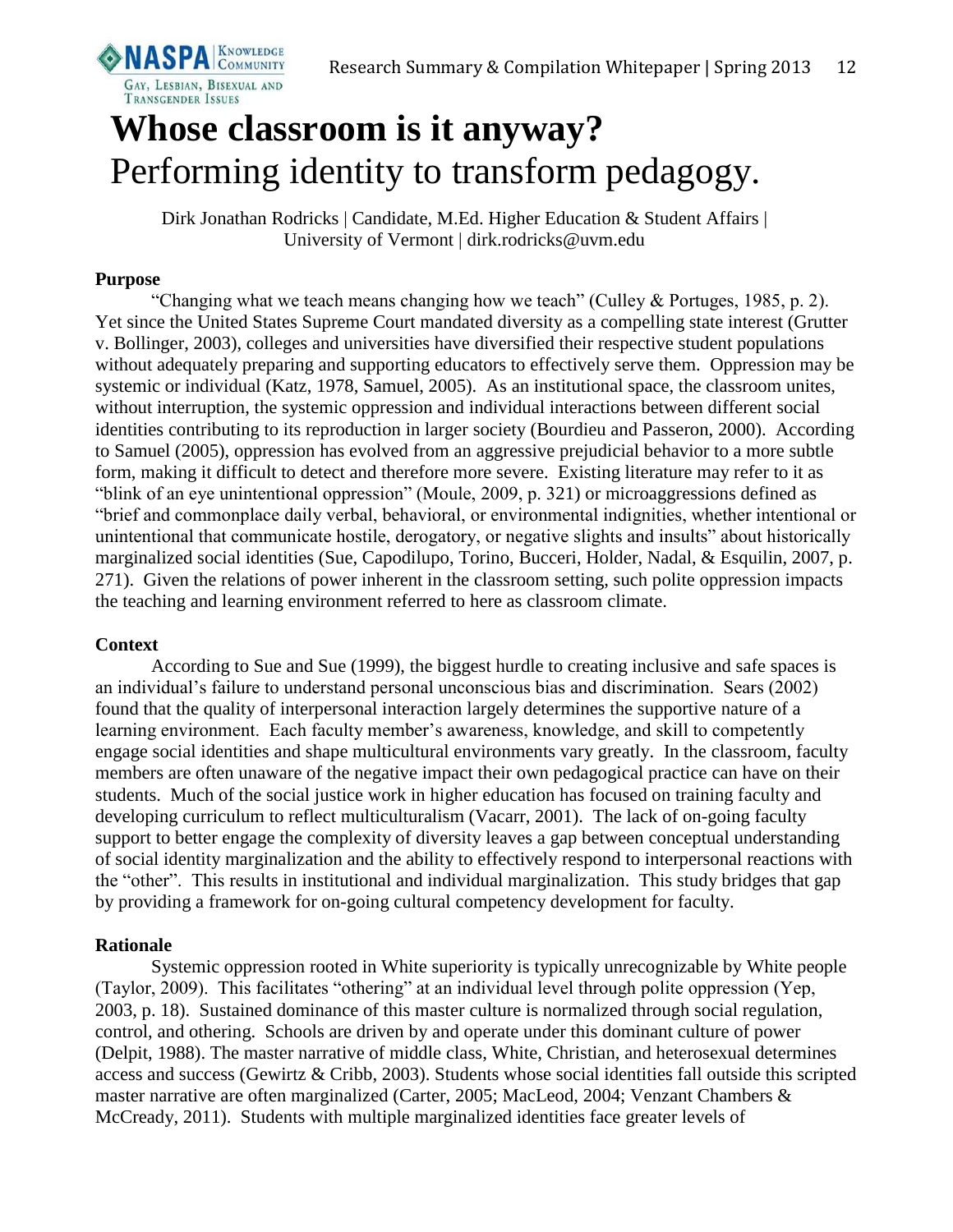

"marginalization and diminished engagement" (McCready, 2010). For lesbian, gay, bisexual, and queer (LGBQ) Students of Color, this marginalization includes tokenization, being forced to choose one identity over another (Kemp-DeLisser, 2012), and passing or covering (Yoshino, 2006). Literature exists on the impact of hegemony on diverse faculty (Turner, Gonzalez, & Wood, 2008) and diverse students (Lewis, 2003; McCready, 2004, 2010). There has been less research on the actions of White faculty (Pennington, Brock, & Ndura, 2012; Solomona, Portelli, Daniel, Campbell, 2006) and little focus on how these actions intersect with pedagogy (Galman, Pica-Smith, & Rosenberger, 2010; Vacarr, 2001). Embracing the oppositional stance to extant literature, this exploratory study focuses on White undergraduate faculty critically reflecting on experiences to be more effective.

### **Research Questions**

Using a CRT framework for my analysis, this research study seeks to interrogate white heterosexual faculty member's interactions with lesbian, gay, bisexual, and queer (LGBQ) students' of color at a predominantly white institution and provide a more complex analysis of what happens in these learning spaces using performance ethnography. The following questions guide this study:

- 1. How do LGBQ students of color perceive and experience classroom climate at a predominantly white institution?
- 2. How do white heterosexual faculty members perceive and experience classroom climate?
- 3. What prepares these white heterosexual faculty members to enter the classroom and effectively engage with interactions that reveal racial, ethnic, gender identity, and sexuality difference?
- 4. How can white heterosexual faculty members make meaning of their experiences to better facilitate these interactions with the "other"?

#### **Methodology**

Critical performance ethnographies enliven the oppression of socially imposed roles (Alexander, 2005) and constructively examine values, attitudes, and practices (Denzin, 2003). The study will have four distinct phases:

- I. "Scripting": Participating White heterosexual faculty will examine their concept of classroom climate using semi-structured interviews and written teaching philosophy statements.
- II. "Counterstories": A purposeful sample of LGBQ Students of Color will critically reflect on experiences of classroom climate through personal narratives and semi-structured interviews. The counterstories will then be dramatized into performed ethnography.
- III. Performing counterstories: A trained acting ensemble will stage the dramatized pieces as part of a workshop experience. Participating faculty respondents view the performance and capture immediate impact using and "free-writes" (LeCompte and Preissle, 1993, p. 165).
- IV. Reflection: Respondents will also read a complete transcript of the life history interview of one of the students [identities protected] featured in the performance. Participating faculty respondents will complete a semi-structured post-performance group discussion interview and complete a written reflection about pedagogy.

I will analyze where, when, and how teachers converge and diverge on their approach towards interpersonal interactions, the resources needed, and make recommendations for effective practice.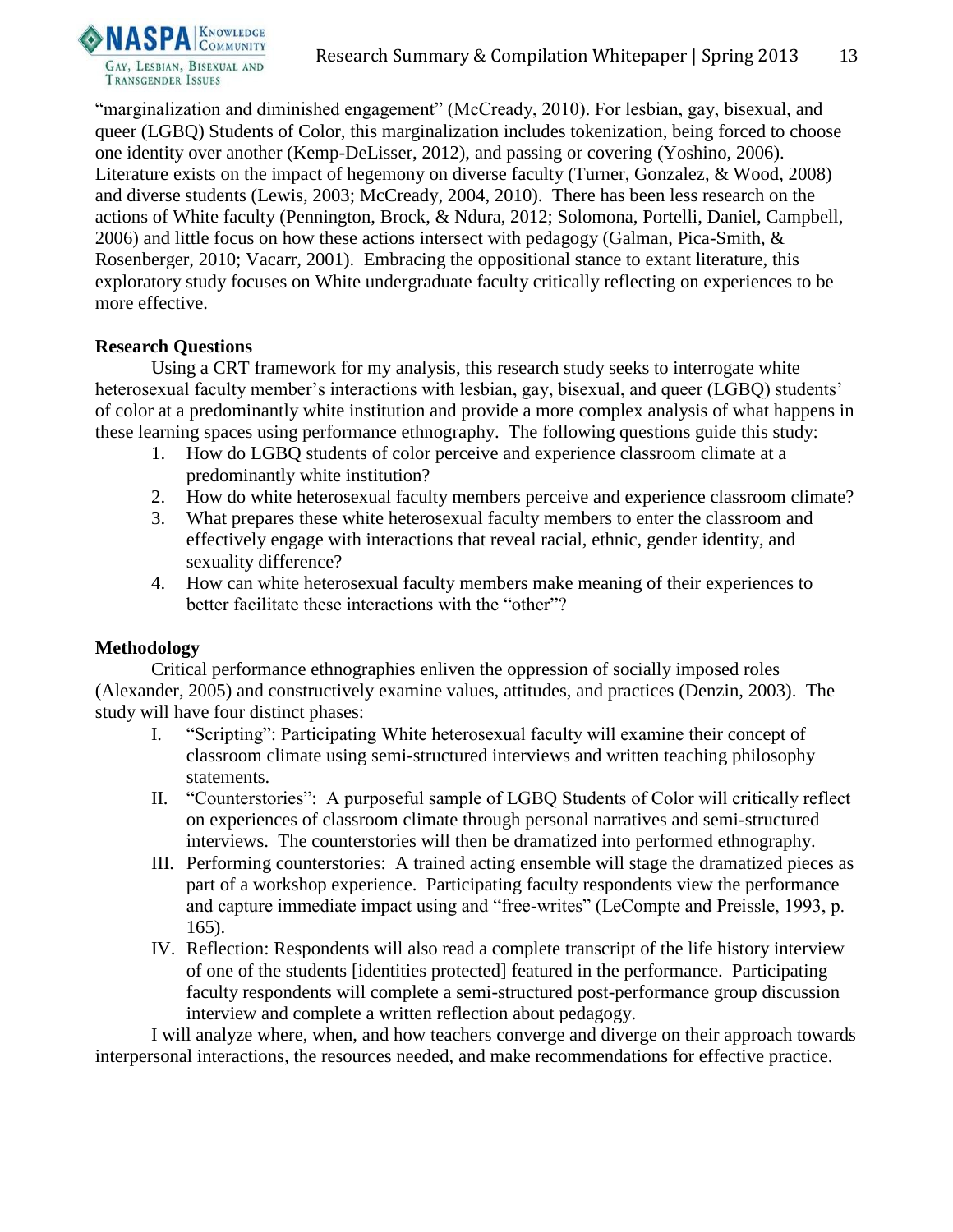

### **References**

- Alexander, B.K. (2005). Performance ethnography. The re-enacting and inciting of culture. In N. K. Denzin & Y. S. Lincoln (Eds.) *Handbook of Qualitative Inquiry,* 3rd edition, (pp. 411-441). Thousand Oaks, CA: Sage.
- Bourdieu, P. & Passerson, J.C. (2000). *Reproduction in education, society and culture,* 2nd ed. (R. Nice, Trans.). London: Sage. (Original work published 1977)
- Carter, P. (2005). *Keepin' it real: School success beyond Black and White*. New York, NY: Oxford University Press.
- Cook-Sather, A. (2002). Authorizing students' perspectives: Toward trust, dialogue and change in education. *Educational Researcher, 31*(4), 3-14.
- Delpit, L. (1988). The silenced dialogue: Power and pedagogy in educating other people's children. *Harvard Educational Review, 58*, 280-298.
- Denzin, N. K. (2003). *Performance ethnography: Critical pedagogy and the politics of culture.*  Thousand Oaks, CA: Sage Publications.
- Galman, S., Pica-Smith, C., & Rosenberger, C. (2010). Aggressive and tender navigations: Teacher educators confront Whiteness in their practice. *Journal of Teacher Education, 61*(3), 225-236
- Gewirtz, G., & Cribb, A. (2003). Recent readings on social reproduction: Four fundamental problematics. *International Studies in Sociology of Education, 13,* 243-260.
- Katz, J. H. (1978). *White awareness: Handbook for anti-racism training.* Norman, OK: University of Oklahoma Press.
- Kemp-Delisser, K. (2012). Layered identities: Campus climate and identity salience for LGBQ students of color. *NASPA Gay, Lesbian, Bisexual, and Transgender Issues Knowledge Community White Paper, 3* (Fall 2012), 19-21.
- LeCompte, M. D., & Preissle, J. (1993). *Ethnography and qualitative design in educational research* (2nd ed.). New York: Academic Press.
- McCready, L. T. (2004). Understanding the marginalization of gay and gender non-conforming Black male students. *Theory Into Practice, 43*(2), 136-143.
- McCready, L. T. (2010). *Making space for diverse masculinities: Identity, intersectionality, and engagement in an urban high school.* New York, NY: Peter Lang.
- Moule, J. (2009). Understanding unconscious bias and unintentional racism. *Phi Delta Kappan, 90*(5), 321-326.
- Pennington, J. L., Brock, C. H., & Ndura, E. (2012). Unraveling the threads of White teachers' conceptions of caring: Repositioning White privilege. *Urban Education, 47*(4), 743-775.
- Samuel, E. P. (2005). *Integrative antiracism: South Asians in Canadian academe.* Toronto, ON: University of Toronto Press.
- Sears, J. T. (2002). The institutional climate for lesbian, gay and bisexual education faculty: What is the pivotal frame of reference. *Journal of Homosexuality, 43*(1), 11-37.
- Solomona, R. P., Portelli, J. P., Daniel, B., & Campbell, A. (2005). The discourse of denial: how white teacher candidates construct race, racism and 'white privilege'. *Race, Ethnicity, and Education, 8*(2), 147-169.
- Sue, D. W., Capodilupo, C. M., Torino, G. C., Bucceri, J. M., Holder, A. M., Nadal, K. L., & Esquilin, M. (2007). Racial microaggressions in everyday life: Implications for clinical practice. *American Psychologist, 62*(4), 271-286.
- Sue, D. W. & Sue, D. (1999). *Counseling the culturally different.* New York, NY: Wiley.
- Taylor, E. (2009). The foundations of critical race theory in education: An introduction. In E. Taylor, D. Gillborn, & G. Ladson-Billings (Eds.), *Foundation of critical race theory in education* (pp. 1-13). New York, NY: Routledge.